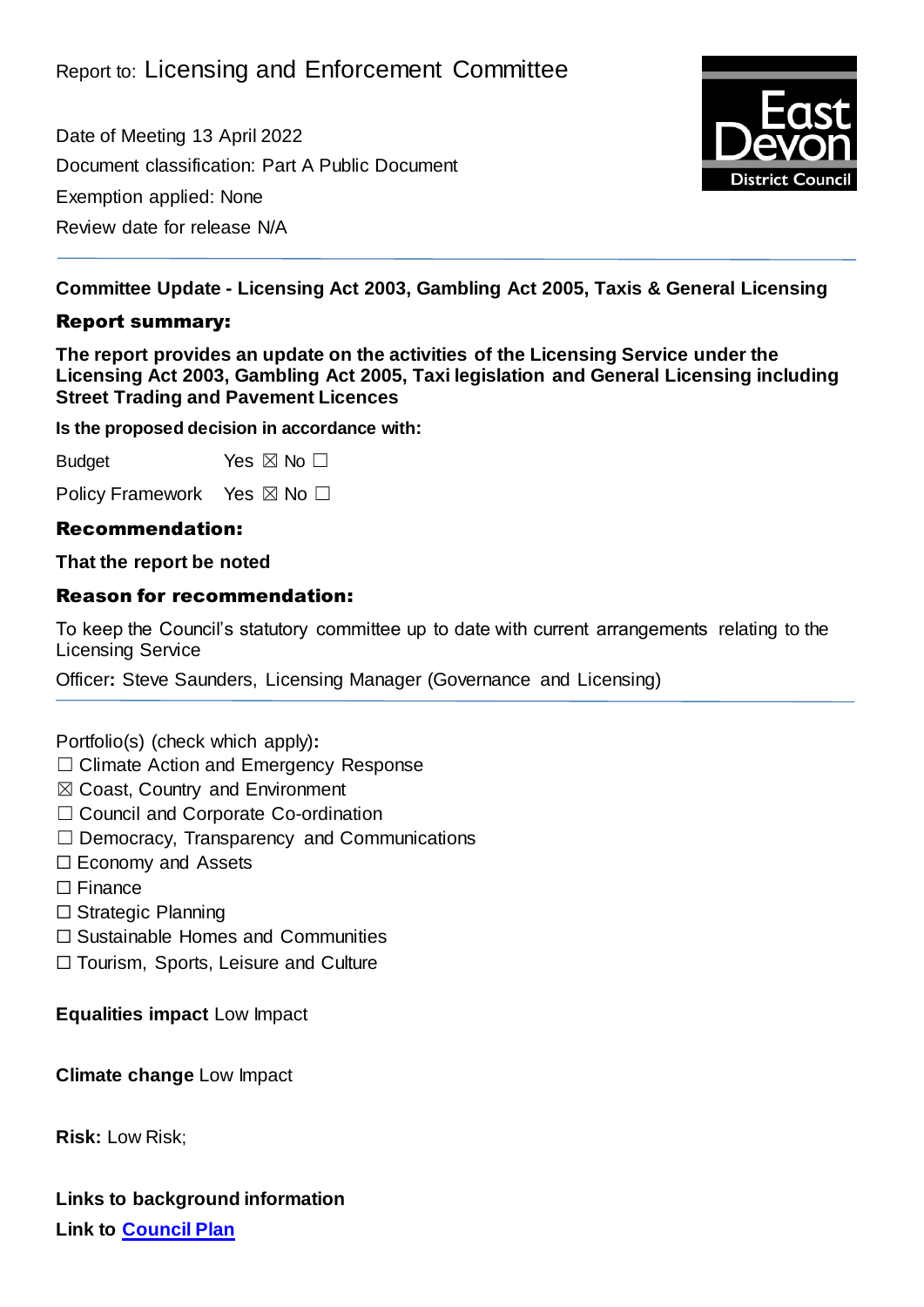Priorities (check which apply)

- ☐ Better homes and communities for all
- ☐ A greener East Devon
- $\boxtimes$  A resilient economy

## **Report in full**

# 1 Licensing Act 2003

#### **1.1 Applications Received, Licences Issued and Notices Given**

- 1.1.1 This report informs the Committee with regard to any legislative, strategic or national updates for each area of licensing work covering the quarter to the end of March. Applications received over the previous period include those for newly licensed businesses, those from businesses varying existing licences and those for outdoor festival events being arranged this year.
- 1.1.2 At the time of preparing this report, 15 premises licence applications were under consultation, 8 being new licences that include 4 festival events. Communication with event organisers indicates that further applications are anticipated for new festivals being planned in 2022.
- 1.1.3 The Act is a permissive regime. This means that licences must be granted if they have been made in accordance with statutory requirements and in the absence of any relevant representations or objections.

#### **1.2 Hearings**

1.2.1 Licensing hearings are convened when a sub-committee is required to consider a contested application, which must be held within timescales set out in regulations. Officers will arrange mediation, if appropriate, when representations are received for applications. One contested licence application over the previous period requires a licensing sub-committee hearing that takes place on 27<sup>th</sup> April for a new premises licence proposed in Budleigh Salterton.

## **1.3 Surveys and Consultations**

- 1.3.1 The period up to the end of each financial year usually results in a number of mandatory returns being requested of Licensing Authorities. The Home Office (Licensing and Policing Data Analysis) has required statistical data for the financial year 2021/22 to the end of March.
- 1.3.2 Being a mandatory requirement, the dataset regarding all relevant Alcohol and Late Night Refreshment licences is due to be finalised by 25 April being for local government to submit to central government. This collection was not scheduled for 2019 and was then cancelled due to the pandemic for years 2019/20 and 2020/21.
- 1.3.3 When the last survey was last completed in 2018, there were 212,800 premises licences in England and Wales, comprising of a broad spectrum including off-licences, supermarkets and cafes as well as the pubs, bars and clubs that typically make up the night time economy. Statistics should be forthcoming at the next meeting of this Committee detailing the licences that are administered in the district.

## **1.4 Application Procedures**

- 1.4.1 Every licensing authority must be able to accept electronic applications to comply with the EU Provision of Services Regulations 1990. Where applications arrive online, the Licensing Authority is responsible for sharing them with responsible authorities in a timely manner as set out in regulations. Postal applications are rarely received because applicants themselves must distribute their application to all responsible authorities with all attachments and plans.
- 1.4.2 The online platform for submitting applications has been provided by the GOV.UK Licensing Service for over ten years, replacing an earlier option introduced in 2009. It is now reported that the online service may end next year, requiring other alternative processes to be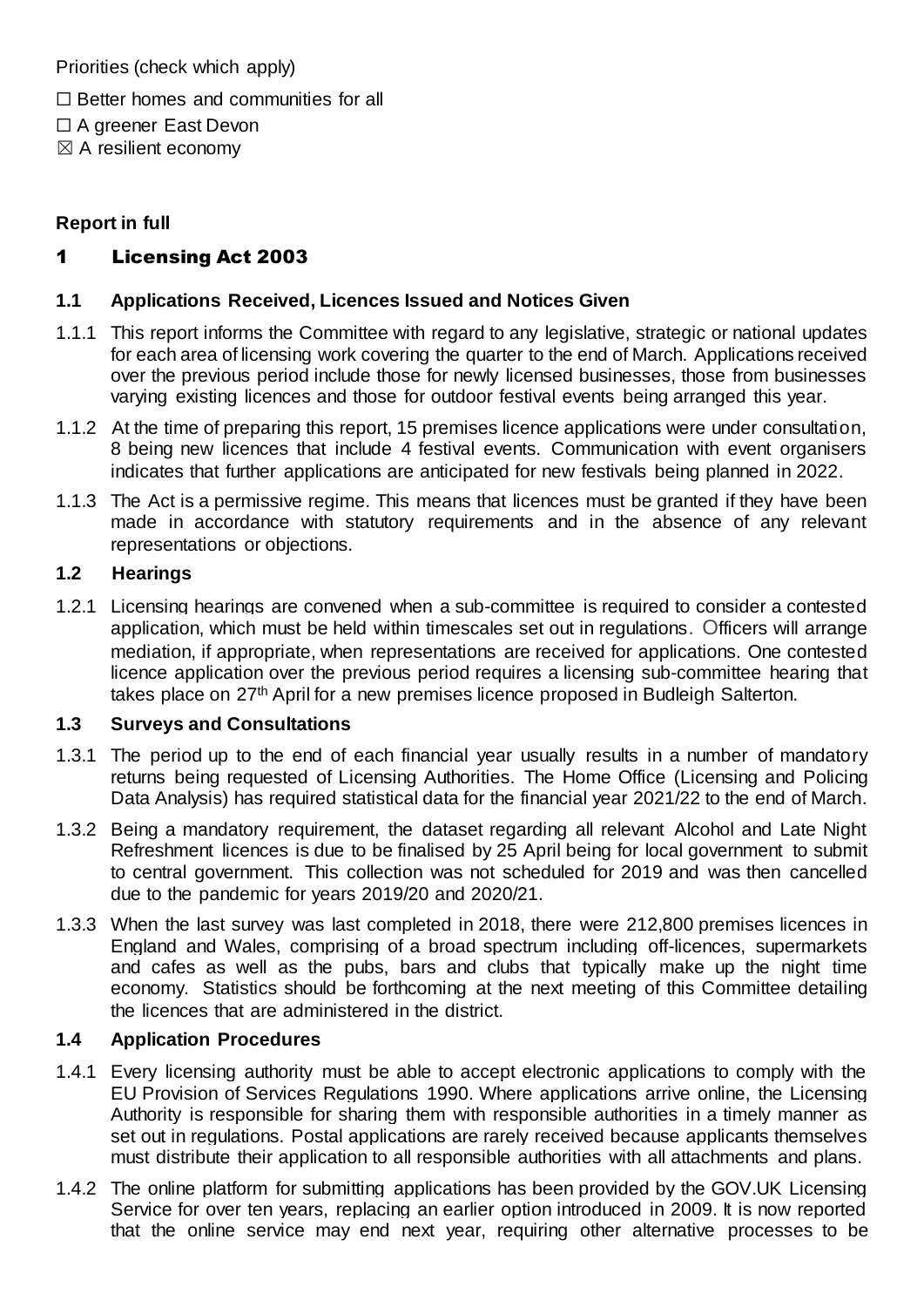considered by Licensing Authorities. Officers will keep this matter under close review and national organisations including the Institute of Licensing (IoL) and the LGA are working together to identify existing need and alternative systems. The preferred software provided by Strata for other applications to all three councils is the 'Firmstep' solution, which may require programming and testing should access to GOV.UK cease.

# 2 Gambling Act 2005

## **2.1 Applications Received, Licences Issued and Notices Given**

- 2.1.1 New or variation licence applications under the Gambling Act are generally infrequent and over the previous period, the licensing team granted the variation of an Adult Gaming Centre (AGC) licence following receipt of an application. Those operating an AGC must hold a gaming machines operating licence issued by the Gambling Commission as well as a premises licence issued by the local Licensing Authority. The application concerned some internal changes to the division of a licensed AGC in Exmouth as clear demarcation should be in place to prevent anyone under 18 years from entering.
- 2.1.2 Officers usually undertake Gambling Act inspections upon receipt of such applications to assess the changes and did so on this occasion. It provides an opportunity to inspect the licensed premises along with viewing staff training records, policies, relevant logs and local area risk assessments to assess the overall management and control by licensees.
- 2.1.3 Officers have also engaged in Gambling Act inspections at a licensed betting office that holds a gambling premises licence by incorporating the same principles in 2.1.2.
- 2.1.4 The Gambling Commission circulates a regular bulletin for Licensing Authorities outlining changes in legislation and any enforcement action taken. The latest bulletin can be viewed online at [March LA Bulletin \(mailchi.mp\)](https://mailchi.mp/gamblingcommission/licensing-authority-annual-returns-deadline-12-may-322450?e=e59e71add7)
- 2.1.5 Government proposals to reform the Gambling Act 2005 is still due to be published along with a White Paper that was due last year. When the contents are revealed, all changes will be reported to this Committee.

#### **2.2 Surveys and Consultations**

2.2.1 In a similar manner to providing returns for alcohol related licences, authorities are also required to submit annual returns to the Gambling Commission regarding licences administered, details of proactive inspections and enforcement work. This year's annual return covers the period April 2021 to 31 March 2022 with the data being required before 30 September. The statistics will be forthcoming at the next meeting of this Committee outlining the volume of gambling licences that are administered.

## 3 Taxis

.

## **3.1 Applications Received and Licences Issued**

3.1.1 New applications for drivers, vehicles and operators continue to be received in and processed along with licence renewals. Latest figures for the end of March confirmed the ongoing growth in taxi and private hire licences in East Devon.

| Year | <b>Taxi Driver</b><br><b>Licences</b> | <b>Taxi Vehicle</b><br><b>Licences</b> | <b>Private Hire</b><br><b>Drivers</b> | <b>Private Hire</b><br><b>Vehicles</b> | <b>Private</b><br>Hire<br><b>Operators</b> |
|------|---------------------------------------|----------------------------------------|---------------------------------------|----------------------------------------|--------------------------------------------|
| 2016 | 206                                   | 170                                    | 22                                    | 18                                     | 15                                         |
| 2017 | 195                                   | 165                                    | 26                                    | 20                                     | 13                                         |
| 2018 | 179                                   | 161                                    | 30                                    | 24                                     |                                            |
| 2019 | 162                                   | 148                                    | 27                                    | 31                                     | 20                                         |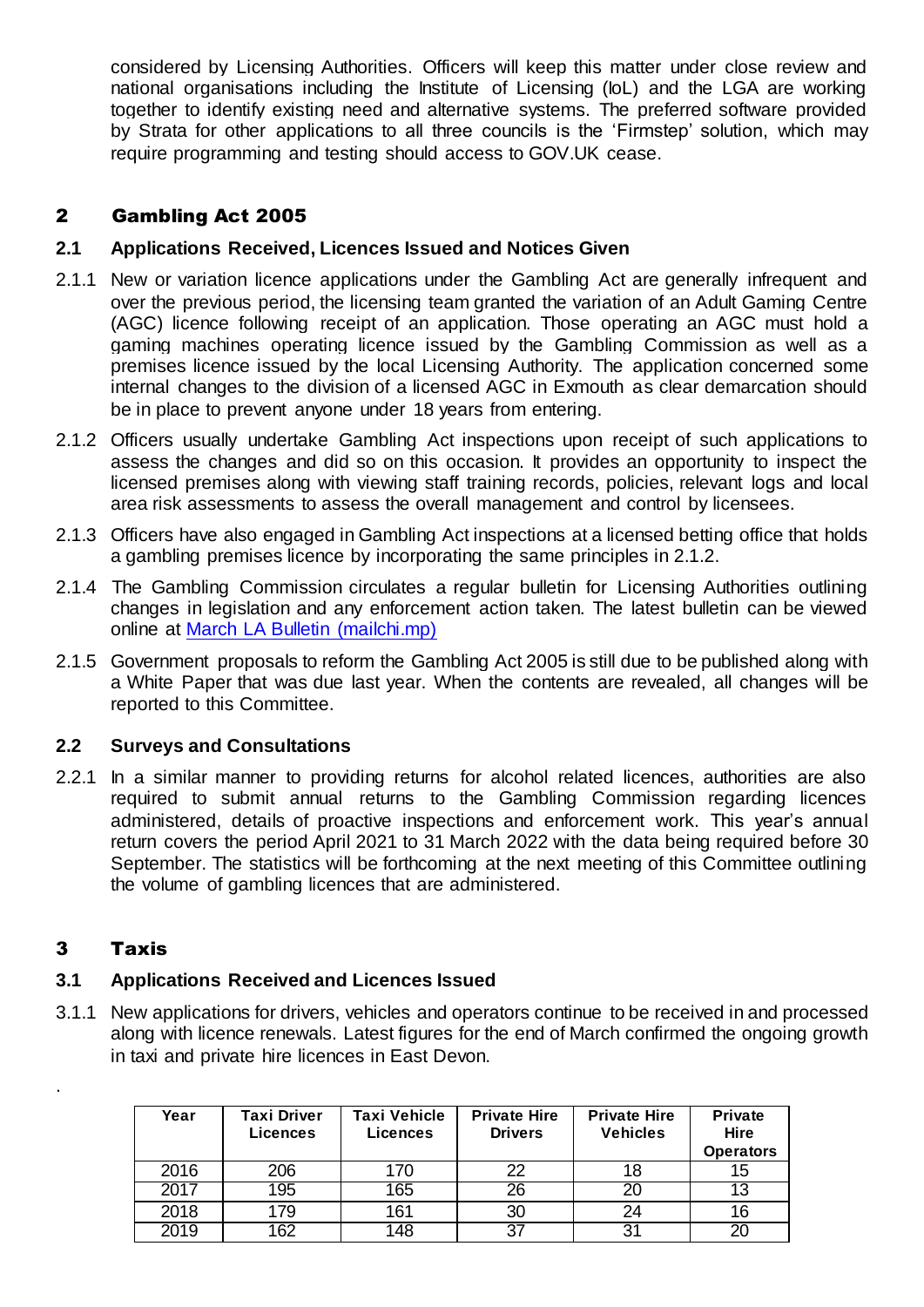| 2020          | 155 | 126 | 40. | nn<br>ັ             |    |
|---------------|-----|-----|-----|---------------------|----|
| റ∩റ4<br>ZUZ . | 156 | 129 |     | $\sim$<br><u>J1</u> | 19 |
| 2022          | 158 | 135 | 49  | ^7<br>J1            | 19 |
| April)<br>To  |     |     |     |                     |    |

- 3.1.2 Officers have continued the work reported previously for testing online taxi application processes being implemented by Strata using 'Firmstep'. Progress has been positive and the online processes will further assist applicants upon going live later this year.
- 3.1.3 Work has also continued with the mandatory checks being required from this month that requires officers to check HMRC tax codes provided those renewing their licences. Use of the National Revocation (NR3) register to check new applicants also commences from April.

#### **3.2 Enforcement**

3.2.1 The licensing team records and investigates complaints that are received from the public which is recognised as an effective procedure by the DofT. There were no complaints received over the previous period.

#### **3.3 Hearings**

3.3.1 It has not be necessary to convene a Licensing sub-committee hearing for taxi or private hire related matters over the previous period.

#### **3.4 Surveys and Consultations**

3.4.1 The Department for Transport's Taxi and PHV Survey will be issued online by DofT shortly for all Licensing Authorities to submit statistical responses for the year ending 31 March 2022. The data informs the national picture and will be forthcoming at the next meeting of this Committee detailing the volume of taxi and Private Hire licences administered (see 3.1.1).

## **3.5 Taxi Tariffs Fares**

3.5.1 A further report today refers to the progress and options following the recent request from taxi proprietors seeking an increase to the fares tariff.

## 4. General Licensing – Street Trading Consents

#### **4.1 Applications Received Street Trading Consents Issued**

- 4.1.1. Currently there are 28 Street Trading Consents granted across the district on public areas with a further new and renewal applications under consultation.
- 4.1.2 Interest for street trading across the district continues with new and existing mobile businesses continuing to seek consent to trade in public places.
- 4.1.3 Collaboration with Sidmouth Town Council continued regarding continuing suitability of prohibited streets for Street Trading in the town. The Town Council has expressed its desire to remove that designation, previously being requested by the town when implementing the policy in 2017. The Street Trading policy is due for review in 2022/23 and it is proposed to provide a report at the next meeting of this Committee with a timeline and proposals for change that will require public consultation.